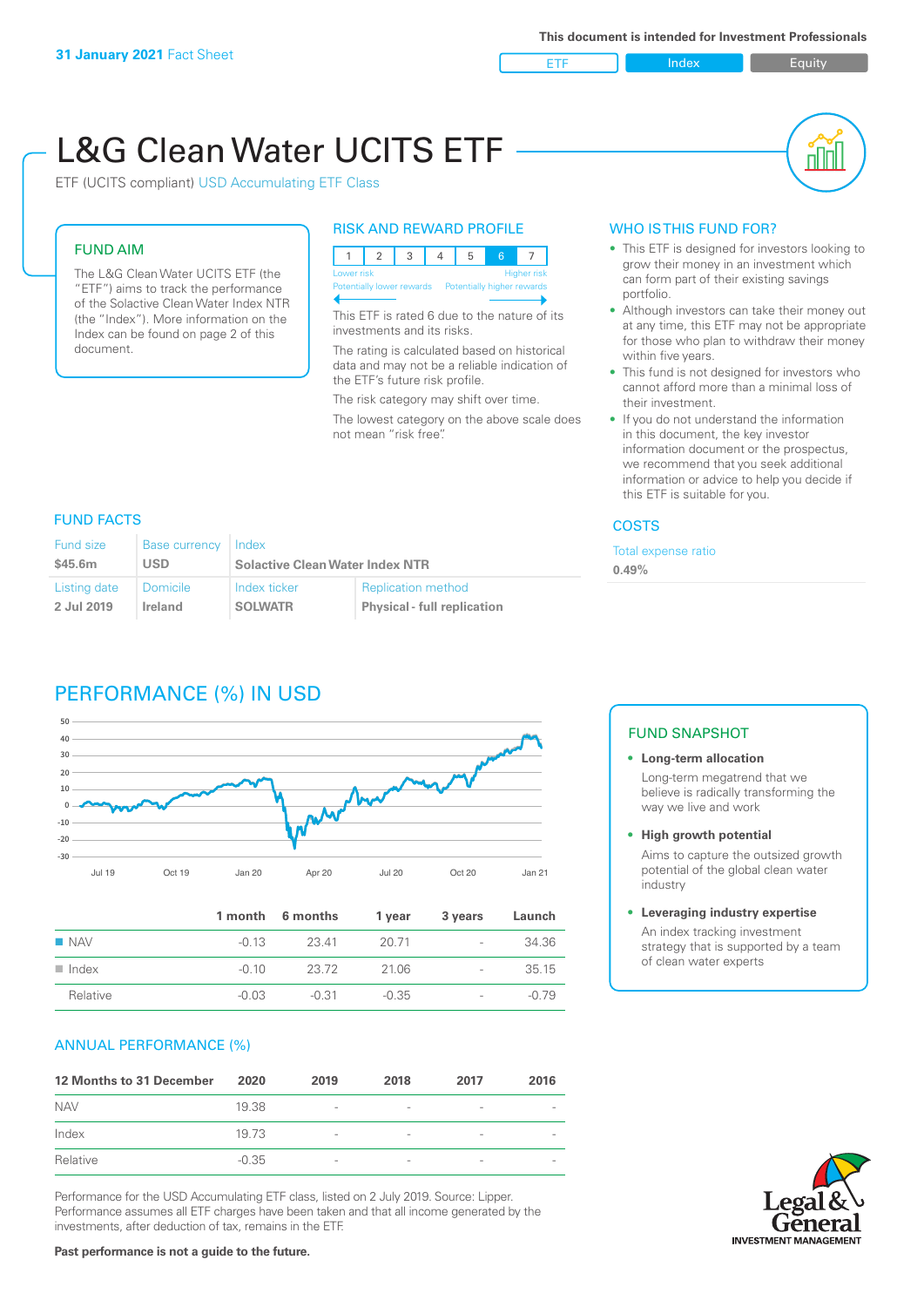ETF (UCITS compliant) USD Accumulating ETF Class

### INDEX BREAKDOWN

The breakdowns below relate to the Index. The ETF's portfolio may deviate from the below. All data source LGIM unless otherwise stated. Totals may not sum to 100% due to rounding.



### SECTOR (%)

| $\blacksquare$ Industrials          | 50.4 |
|-------------------------------------|------|
| $\blacksquare$ Utilities            | 19.9 |
| Materials                           | 7.6  |
| ■ Information Technology            | 7.2  |
| $\blacksquare$ Health Care          | 6.7  |
| ■ Building Materials & Services 1.8 |      |
| Lab Process Automation              | 17   |
| Consumer Discretionary              | 1.5  |
| ■ Energy                            | 1.4  |
| $\Box$ Other                        | 1.9  |
|                                     |      |



## $\blacksquare$  USD 65.2

| EUR           | 11.1 |
|---------------|------|
| <b>JPY</b>    | 7.2  |
| GBP           | 7.0  |
| $H$ HKD       | 4.9  |
| CHF           | 3.1  |
| $\square$ SEK | 1.5  |
|               |      |
|               |      |

■ Top 10 constituents 19.3% Rest of Index 80.7% No. of constituents in Index 66

### TOP 10 CONSTITUENTS (%)

| Atkore                           | 22             |
|----------------------------------|----------------|
| <b>Energy Recovery</b>           | 2 <sub>1</sub> |
| <b>Advanced Drainage Systems</b> | 20             |
| <b>Badger Meter</b>              | 20             |
| <b>Itron</b>                     | 1.9            |
| Lindsay Corporation              | 19             |
| Evogua Water Technologies        | 18             |
| Metso Outotec                    | 18             |
| Forterra                         | 18             |
| Crane Co                         | 18             |
|                                  |                |

### INDEX DESCRIPTION

The Index aims to track the performance of a basket of stocks of companies that are actively engaged in the international clean water industry through the provision of technological, digital, engineering, utility and/or other services.

The Index is comprised of companies which are publically traded on various stock exchanges around the world that are either i) companies determined to have expertise in "Utilities" with a minimum Water Revenue Share of 90%, or ii) companies determined to have expertise in "Engineering" with a minimum Water Revenue Share of 50% or iii) companies determined to have expertise in "Technology" or "Digital" and a minimum Water Revenue Share of 5%. A company is only eligible for inclusion in the index if (1) it is of sufficient size (determined by reference to the total market value of the proportion of its shares that are publically traded) and (2) it is sufficiently "liquid" (a measure of how actively its shares are traded on a daily basis). Moreover, the Index excludes companies: (a) engaged in pure coal mining; (b) involved in the production of controversial weapons; or (c) that, for a continuous period of three years, have been classified as being in breach of at least one of the UN Global Compact principles, which is a set of globally accepted standards on human rights, labour, environment and corruption.

The universe of companies out of which the Index selection is made is refreshed annually in March. However, the Index is reconstituted semi-annually in March and September in accordance with the full selection criteria and all companies are equally weighted within the Index. On a monthly basis, the weight of each company is assessed and, if any of them exceed 15% of the index, the weights of all companies are adjusted so that they are again equally weighted within the Index.

### INVESTMENT MANAGER

GO ETF Solutions LLP is the investment manager for each of the exchange traded funds (ETFs) issued by Legal & General UCITS ETF Plc and is responsible for the day-to-day investment management decisions for this ETF. The team is highly experienced with respect to all aspects relating to the management of an ETF portfolio, including collateral management, OTC swap trading, adherence to UCITS regulations and counterparty exposure and monitoring.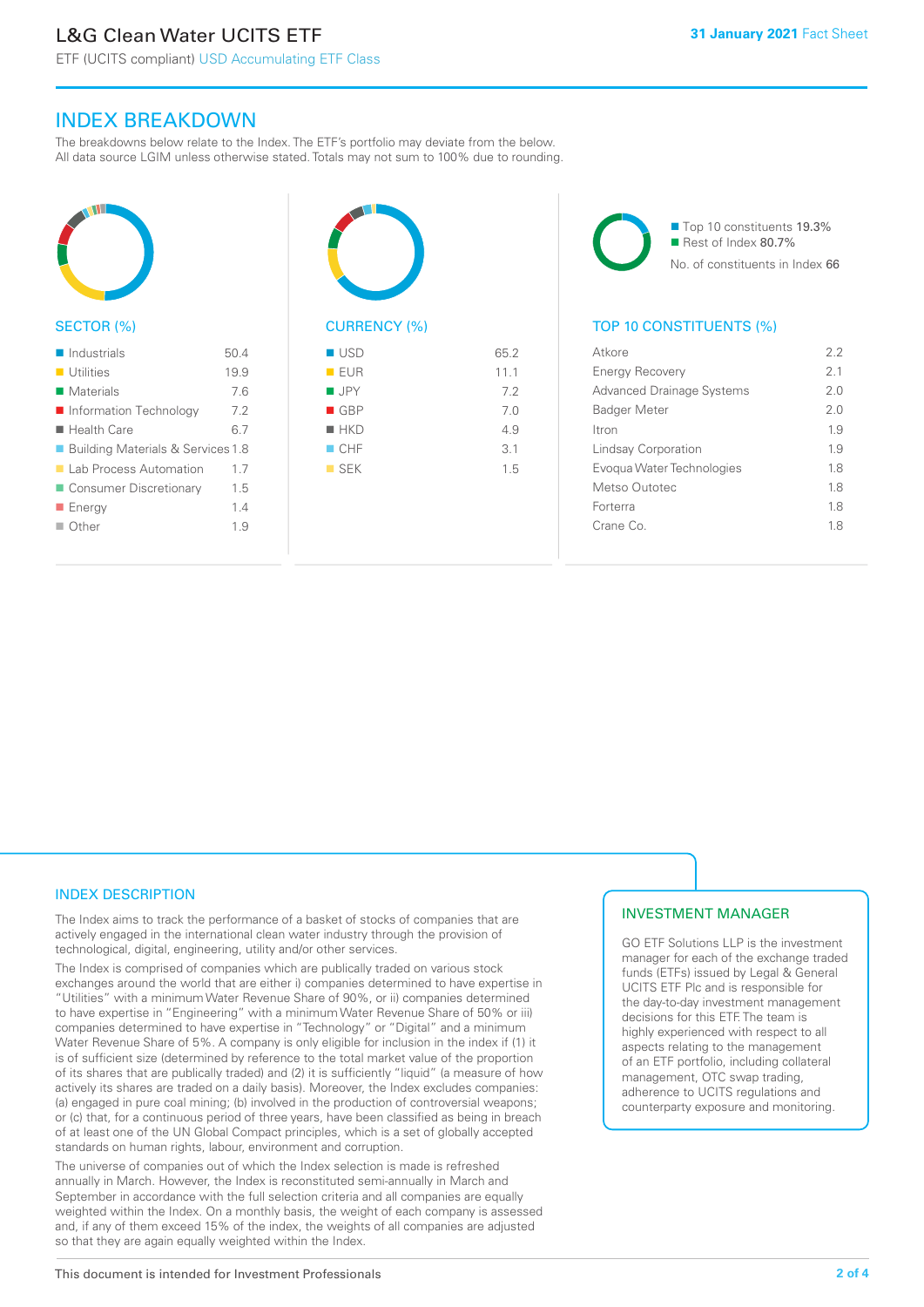## L&G Clean Water UCITS ETF

ETF (UCITS compliant) USD Accumulating ETF Class

### KEY RISKS

- The value of an investment and any income taken from it is not guaranteed and can go down as well as up; you may not get back the amount you originally invested.
- Third party service providers (such as counterparties entering into financial derivative instruments with the ETF or the ETF's depositary) may go bankrupt and fail to pay money due to the ETF or return property belonging to the ETF.
- As the Index includes micro, small and medium-sized publicly traded companies, the ETF is subject to the risk that such companies may be more vulnerable to adverse business or economic events and greater and more unpredictable price changes than larger companies or the stock market as a whole.
- The ETF is subject to the risks associated with technology-focused companies that are particularly vulnerable to rapid developments in technology (which may leave their products out-of-date), government regulation and competition from domestic and foreign competitors who may have lower production costs. Such companies may also have difficulties establishing and maintaining patents, copyrights, trademarks and trade secrets relating to their products which could negatively affect their value.
- It may not always be possible to buy and sell ETF shares on a stock exchange or at prices closely reflecting the NAV.
- If the Index provider stops calculating the Index or if the ETF's license to track the Index is terminated, the ETF may have to be closed.

For more in[form](https://www.lgimetf.com/)ation, please refer to the key investor information document on our website Ø

### TRADING INFORMATION

| <b>Exchange</b>           | <b>Currency ISIN</b> |              | <b>SEDOL</b>   | <b>Ticker</b> | <b>Bloomberg</b> |
|---------------------------|----------------------|--------------|----------------|---------------|------------------|
| London Stock Exchange USD |                      | IE00BK5BC891 | BKF3DB5        | GLUG          | GI UG I N        |
| London Stock Exchange GBX |                      | IE00BK5BC891 | BKF3DC6        | GLGG          | GLGG LN          |
| Borsa Italiana            | EUR                  | IE00BK5BC891 | <b>BKF3D93</b> | GLUG          | GI UG IM         |
| Deutsche Börse            | EUR                  | IE00BK5BC891 | BKE3BE5        |               | XMLC XMLC GY     |
| <b>SIX Swiss Exchange</b> | CHE                  | IF00BK5BC891 | <b>BMG6908</b> | GI UG         | GI UG SW         |

The currency shown is the trading currency of the listing.



### SPOTLIGHT ON LEGAL & GENERAL INVESTMENT MANAGEMENT

We are one of Europe's largest asset managers and a major global investor, with assets under management of €1,369.6 billion (as at 30 June 2020). We work with a wide range of global clients, including pension schemes, sovereign wealth funds, fund distributors and retail investors.

Source: LGIM internal data as at 30 June 2020. The AUM disclosed aggregates the assets managed by LGIM in the UK, LGIMA in the US and LGIM Asia in Hong Kong. The AUM includes the value of securities and derivatives positions.

### COUNTRY REGISTRATION



### TO FIND OUT MORE



### **Index Disclaimer**

The ETF is not sponsored, promoted, sold or supported by Solactive AG. Nor does Solactive AG offer any express or implicit guarantee or assurance either with regard to the results of using the Index and/or Index trade mark or the Index price, at any time or in any other respect.

The Index is calculated and published by Solactive AG. Solactive AG uses its best efforts to ensure that the Index is calculated correctly. Irrespective of its obligations towards the Company, Solactive AG has no obligation to point out errors in the Index to third parties including, but not limited to, investors and/or financial intermediaries of the ETF. Solactive AG does not guarantee the accuracy and/or the completeness of the Index or any related data, and shall not have any liability for any errors, omissions or interruptions therein.

Neither publication of the Index by Solactive AG, nor the licensing of the Index or Index trade mark, for the purpose of use in connection with the ETF, constitutes a recommendation by Solactive AG to invest capital in said ETF nor does it, in any way, represent an assurance or opinion of Solactive AG with regard to any investment in this ETF. In no event shall Solactive AG have any liability for any lost profits or indirect, punitive, special or consequential damages or losses, even if notified of the possibility thereof.